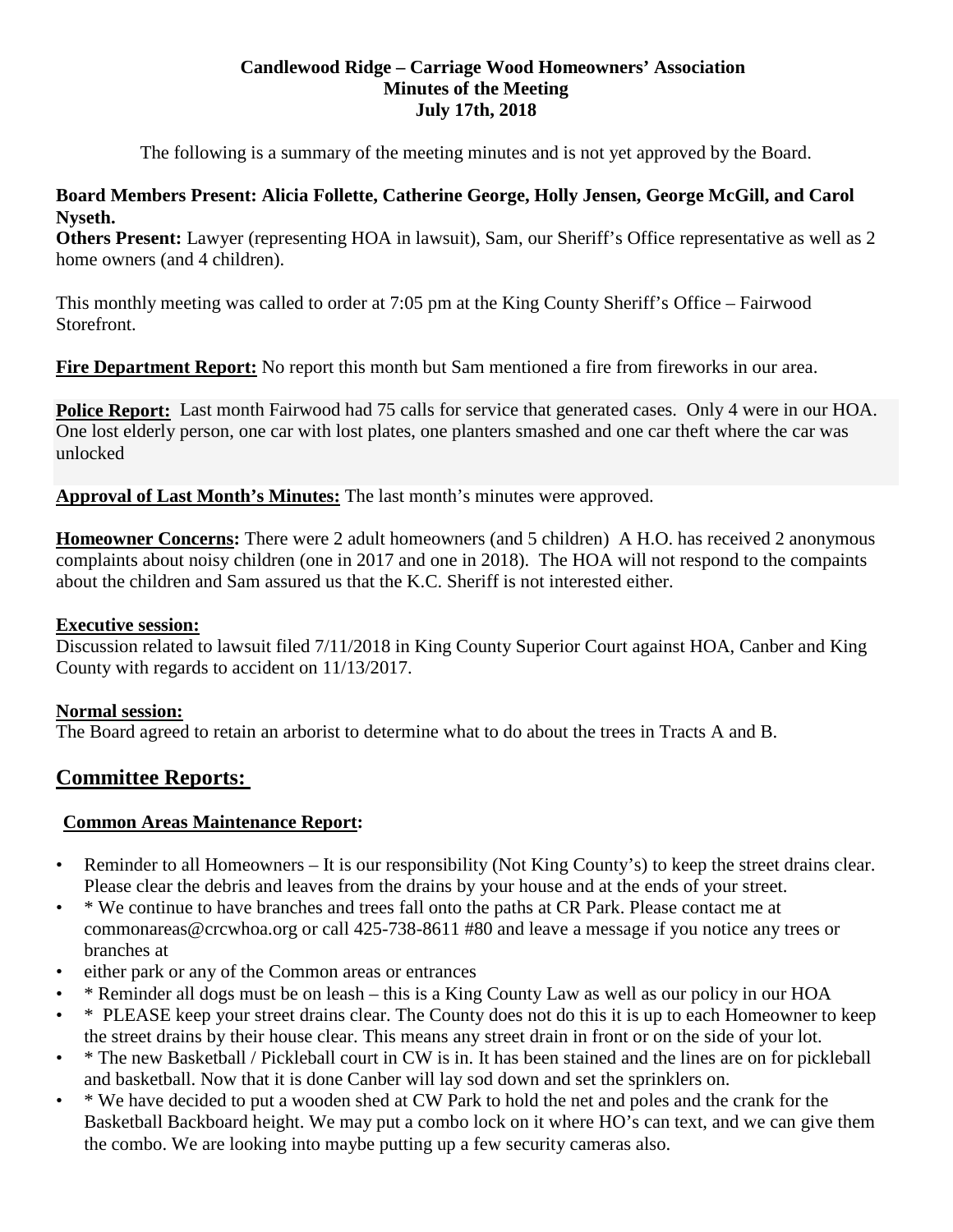- \* I asked for and received a quote to have Canber do the sidewalk on Petrovitsky at the 1st CW entrance. They will do it every week as well as empty the new Mutt Mitt can and this will add \$100 per month to the monthly contract.
- \* Canber put bark down at the 2 parks in CR and the CR entrance and along 159th St.
- \* The Backflow test were done and passed and we have ordered the sprinklers to be turned on.
- \* King County Sheriff Patrols and requests will now be coordinated by the CAM Chair and monthly reports will be submitted before each monthly meeting. Please contact the Board with any areas of concern and we will do our best to accommodate.
- \* Please keep a watch for suspicious Activity and call 911
- \* Reminder: Our parks are private parks which exist for the use and enjoyment of HOA residents, their families and guests. They are not public parks. Our park usage rules apply to everyone. Following are some of the rules that have been established to maximize safety, and minimize liability and maintenance cost:
- \* A. Park Hours: 9:00 am to dusk.
- \* B. No Smoking, alcohol, drugs, loud music, golfing, motorized vehicles or Fireworks are allowed.
- C. Animals must be leashed and owners are responsible for cleaning up after their animals.

## **ACC Report:**

We accept ACR requests via e-mail when the form does not need paint chips. (All paint chips must be mailed or hand delivered.) It has been noted that paint requests have been received lately without paint chips as well as requests without ACR forms. All requests must be accompanied by ACR forms which must be signed, include a valid address and phone number and, if for paint or stain, must include paint chips or samples and note which paint is for what part of the house (body, trim, deck, gutters, door, …).

ACC requests for this month were: 1 roof replacement 4 fences 1 window replacements 2 decks 12 paint requests 2 garage door replacement 1 landscaping 1 mail box replacement 2 front doors 1 tree 1 siding replacement

## **Complaints Negotiations Report:**

There were 6 new complaints.

#### **Treasurer's Report:**

No problems.

#### **Legal and Insurance Report:**

No report.

#### **Community Events Committee**

The Garage Sale was July  $13 - 15<sup>th</sup>$  this year. The Summer Event is currently scheduled for August 18th.

#### **Cul-de-Sac Committee**

The two Islands that we are going to do this year are both on SE  $178<sup>th</sup>$  Pl. on both sides of  $157<sup>th</sup>$  Ave SE. We have sent out letters to all Homeowners in both Cul de sacs and will be keeping them informed as we have the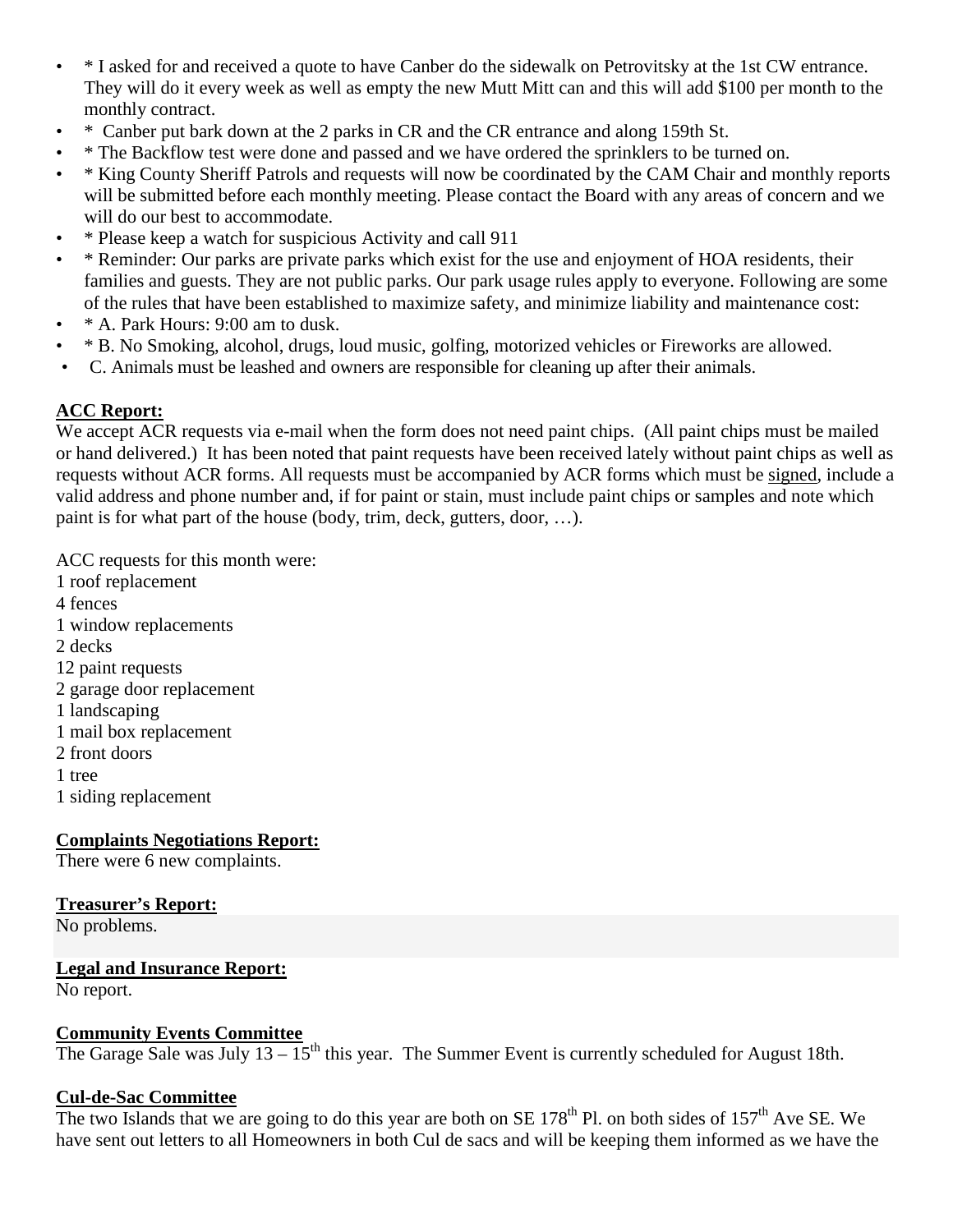work done. I have received quotes for the asphalt and curbing and am waiting for the tree removal and the stump removal quotes.

Work should start about the first of August with tree and stump removal, then removal of the broken curbing and topsoil and any roots then crushed rock and asphalt. Cost is estimated to be between \$7800 to \$8800 for each – this includes a discount for doing 2 at the same time. The Board voted to approve expenditure of up to \$18,000.

## **Web Site:**

No report this month.

## **Capital Improvement Committee:**

Work is completed on the CW Park project. No change to the CR entrance work

## **Nominating Committee**

No report this month but still need two new Board members.

## **Old Business:**

We discussed the Spring walk about. The bookkeeper is sending out the complaints. There was a very good response this year. We are working on turning on the water for sprinkling as soon as the paint is dry.

## **New Business:**

We agreed to look into updating the ACC guidelines.

## **We need two volunteers to join the Board as one of our 2017 members was not able to continue and we were down by one already.**

If you would like to give us your email address in order to be added to our email announcements please send your info to [bookkeeper@crcwhoa.org.](mailto:bookkeeper@crcwhoa.org) No one will see your email and we will not give it to anyone.

Roles for the 2018 HOA Board Members

| George McGill                   | President / Common Areas Chair / Cul-de-sac Chair |
|---------------------------------|---------------------------------------------------|
| Catherine George                | Reporting Secretary / ACC Chair / Web Master      |
| Alicia Follette                 | Complaints / Treasurer                            |
| Carol Nyseth                    | Vice President                                    |
| Holly Jensen                    | <b>Community Events Committee Chair</b>           |
| *Don Nelson                     | Legal and Insurance                               |
| * Volunteer, not a Board Member |                                                   |

**Special Topics:** Visit our Website and contact the HOA via Email at:

Web – [www.crcwhoa.org](http://www.crcwhoa.org/) Facebook - Candlewood Ridge/Carriagewood HOA Email – [president@crcwhoa.org](mailto:president@crcwhoa.org) [info@crcwhoa.org](mailto:info@crcwhoa.org) [architecture@crcwhoa.org](mailto:architecture@crcwhoa.org) If you would like to give us your email address in order to be added to our email announcements please send your info to [bookkeeper@crcwhoa.org.](mailto:bookkeeper@crcwhoa.org)

Please visit us on Facebook also.

A motion was made to adjourn the main meeting at 9:05pm.

## **Next Board Meetings:**

- August  $21<sup>st</sup>$ ,  $2018$
- September  $18<sup>th</sup>$ , 2018